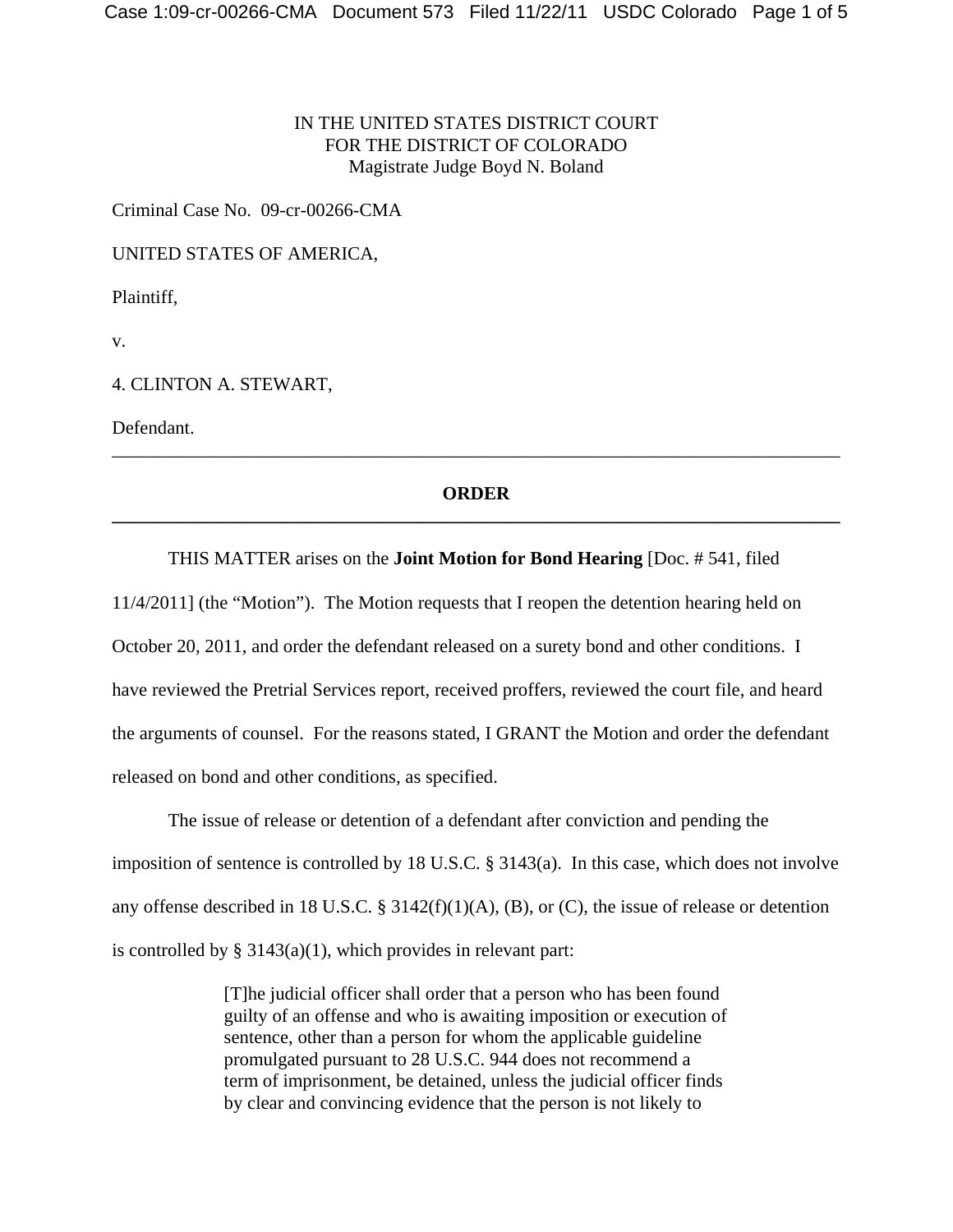flee or pose a danger to the safety of any other person or the community if released under section 3142(b) or (c).

### 18 U.S.C. § 3143(a)(1).

Thus, pursuant to  $\S 3143(a)(1)$ , a person who has been convicted of an offense must be detained pending sentencing unless the court finds by clear and convincing evidence that the person is not likely to flee or pose a danger to the safety of the community if released. "Postconviction, a defendant no longer has a substantive constitutional right to bail pending sentencing." United States v. Madoff, 2009 WL 728379 \*1 (2d Cir. March 20, 2009). Nor is the defendant entitled to the presumption of innocence. Id. The defendant bears the burden of proving by clear and convincing evidence that he is neither a flight risk nor a danger to the community. See United States v. Khanu, 675 F. Supp. 2d 69, 70 (D.D.C. 2009). In addition:

> Although Congress did not intend to eliminate bail pending appeal . . ., Congress did intend to substantially limit its availability. The Bail Reform Act therefore creates a presumption against bail pending appeal because the conviction is presumed correct and the burden is on the convicted defendant to overcome that presumption.

United States v. Scheur, 626 F. Supp. 2d 611, 615 (E.D. La. 2009)(addressing an analogous section, 18 U.S.C. § 3143(b), which concerns release or detention pending appeal by the defendant).

In this case, a jury returned its verdict on October 20, 2011, finding the defendant guilty of one count of conspiracy to commit wire fraud and mail fraud; five counts of mail fraud; and one count of wire fraud.

The defendant, through proffer and argument of counsel, has rebutted the presumption of detention. First, there is no serious argument that the plaintiff poses a danger to the community,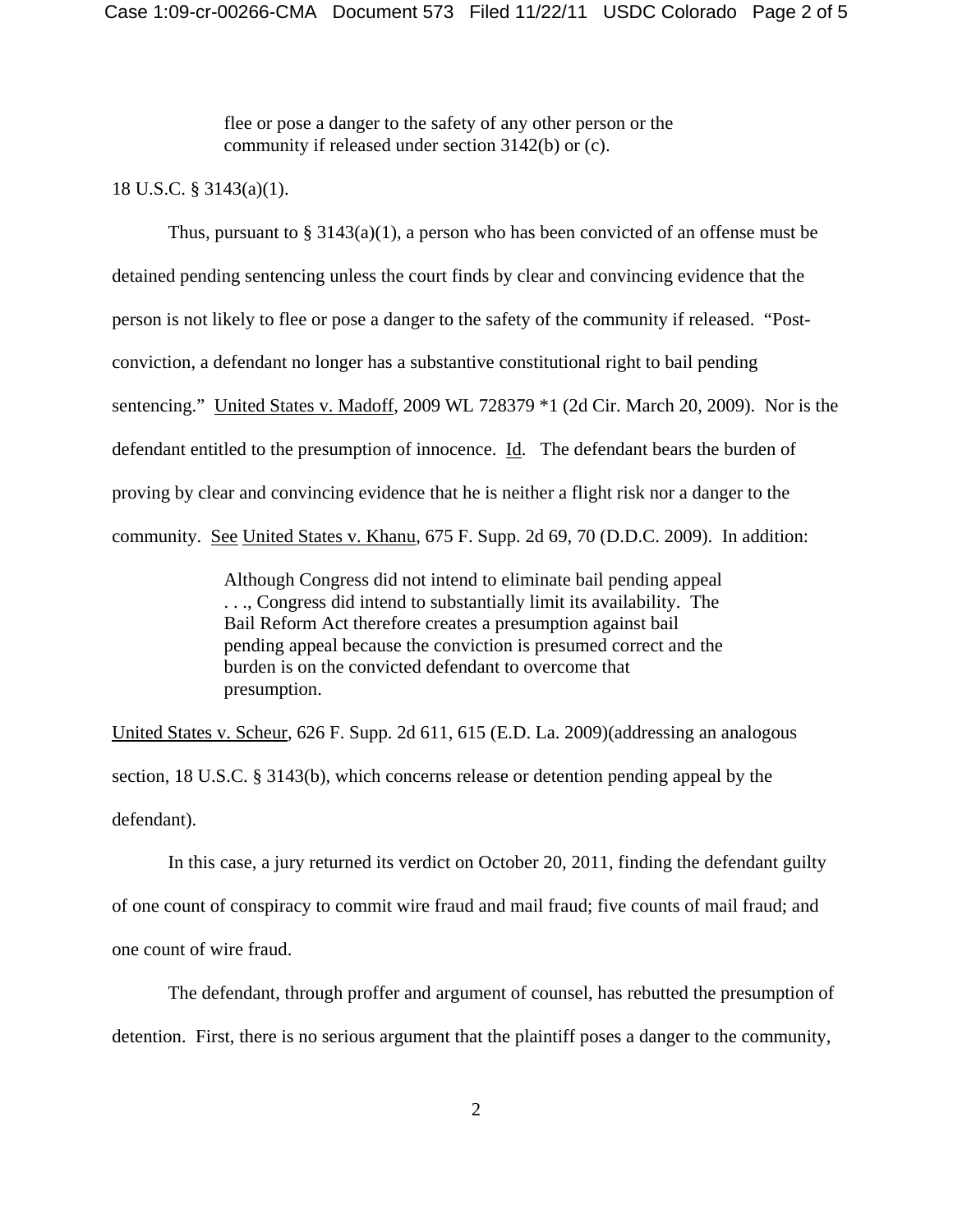and I find clearly and convincingly that he does not pose any such risk.

The sole issue is whether there is a risk that the defendant will flee. That concern is rebutted by the fact that the defendant is a long-time resident of the State of Colorado with substantial family ties to the community, including a daughter; he is a member of the Colorado Springs Fellowship Church, which has provided him with substantial financial and emotional support; his life is deeply rooted in the Colorado Springs community; he did not flee pretrial while on a personal recognizance bond, even though he held a valid passport; and he has no substantial criminal history other than the instant case. In addition, the defendant must post a surety bond in the amount of \$40,000.00, guaranteed and co-signed by the defendant and Wayne M. Wright, Jr. Finally, the defendant must submit to home detention, submit to location monitoring in a form designated by his supervising officer, and report daily to the supervising officer.

I previously found that the defendant has an incentive to flee based on the length of the potential sentence he faces and an ability to flee. Order of Detention [Doc. # 505] at p. 3. I am persuaded, however, that the defendant's ties to the community, combined with a substantial financial bond and adequate monitoring, clearly and convincingly rebut that risk.

#### IT IS ORDERED:

1. The Motion [Doc. # 541] is GRANTED;

2. The defendant is ordered released from custody pending sentencing on the following conditions. The defendant must:

(a) Not violate any federal, state, or local law while on release;

(b) Advise the court, defense counsel, and the U.S. attorney in writing before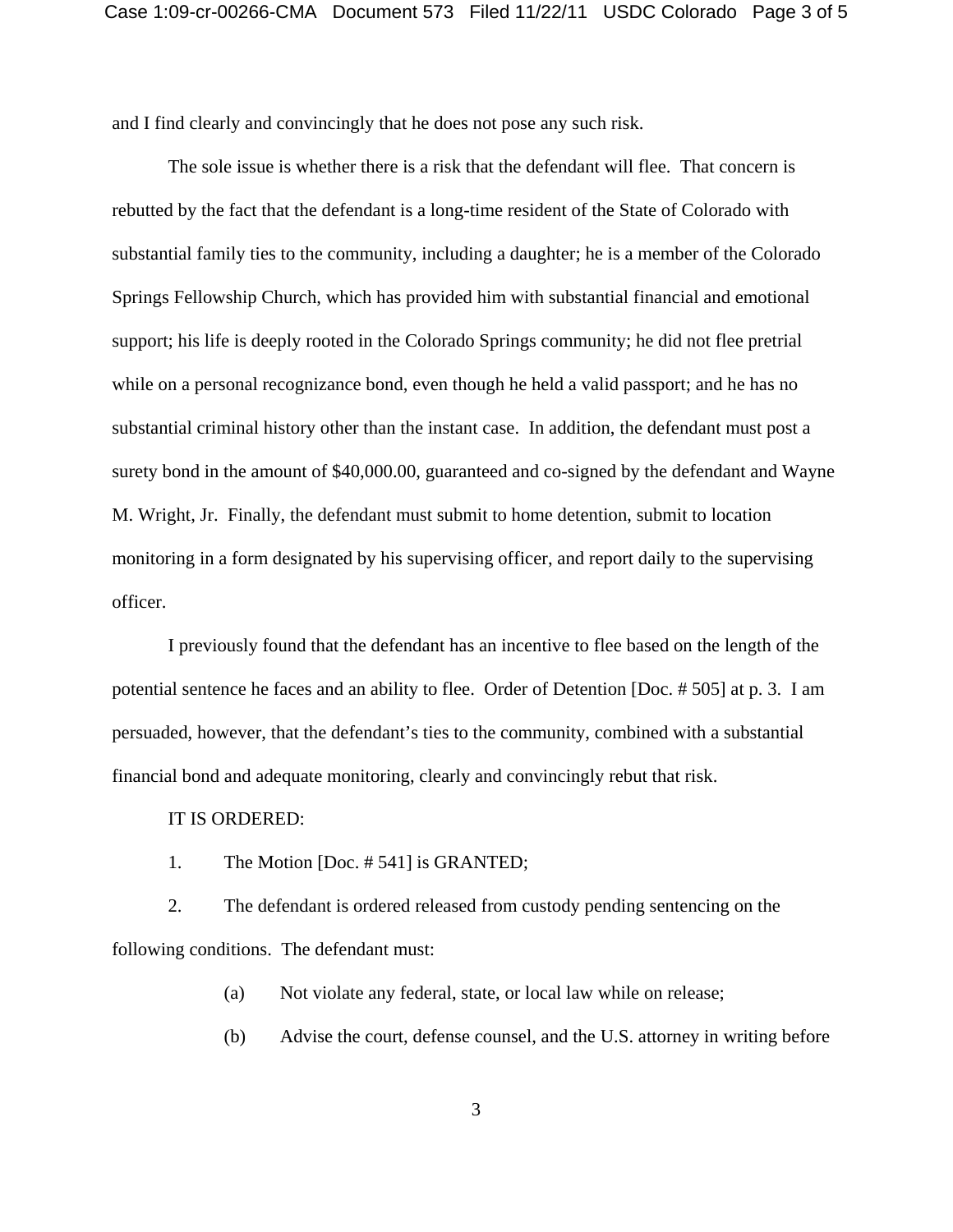changing his address or telephone number;

weapon;

(c) Appear in court as required and surrender to serve any sentence imposed;

(d) Report to the supervising officer on a daily basis, as the supervising officer may direct;

(e) Obtain, execute, and maintain a surety bond from a solvent surety, in a form acceptable to the court, in the amount of \$40,000.00. The bond must be guaranteed and cosigned by the defendant and Wayne M. Wright, Jr.;

(f) Surrender any passport to the Clerk of the Court prior to release and obtain no new passport or other international travel documents;

(g) Not travel outside of the State of Colorado without the prior permission of the court;

(h) Refrain from possessing a firearm, destructive device, or other dangerous

(i) Submit to home detention. The defendant is restricted to his residence at all times except for religious services, medical treatment, attorney visits, court appearances, court-ordered obligations, or other activities approved in advance by the supervising officer;

(j) Submit to location monitoring as required by the supervising officer and abide by all of the program requirements and instructions provided by the supervising officer related to the proper operation of the technology; and

(k) Not act as an informant for any law enforcement agency without the prior permission of the court.

4